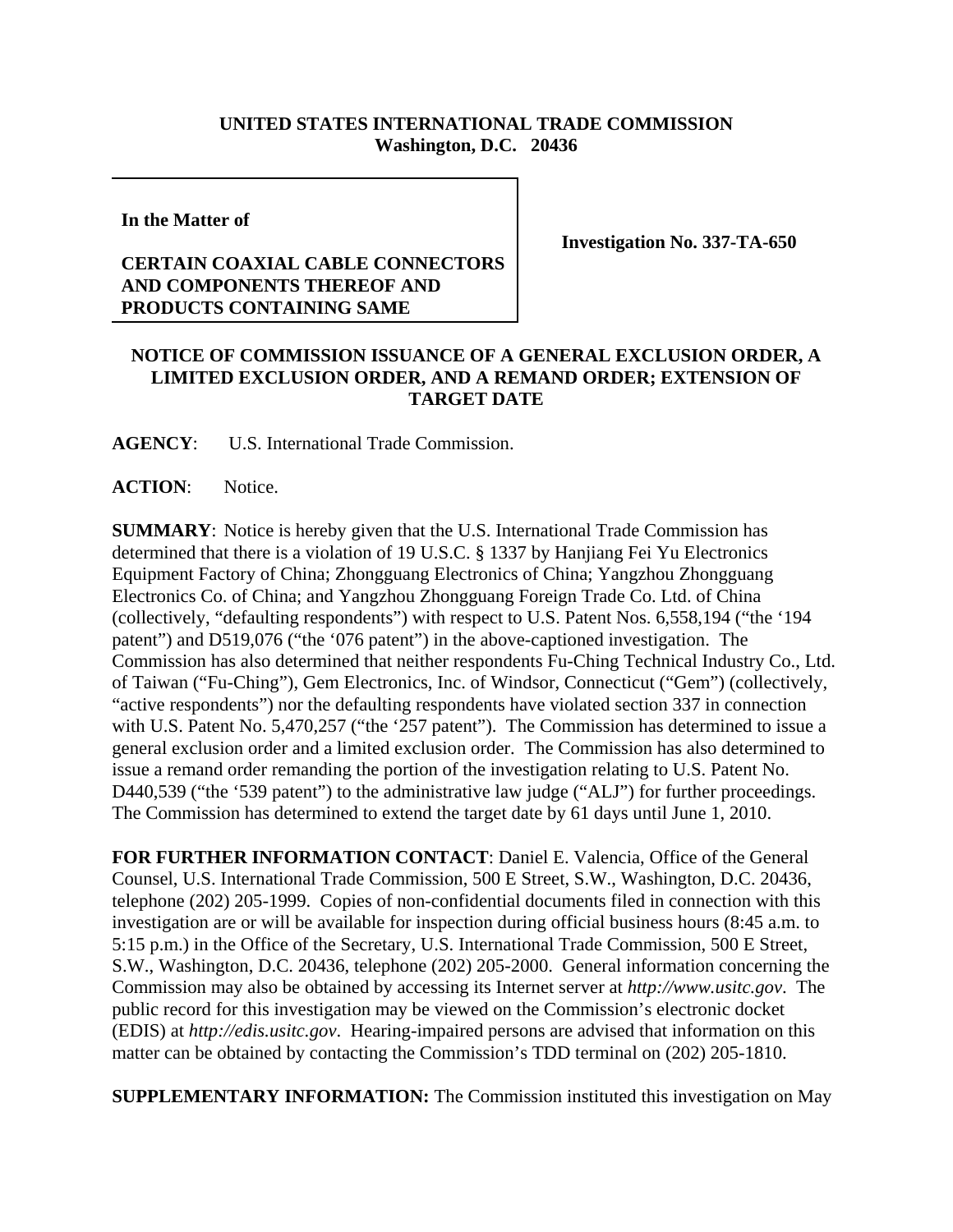30, 2008, based on a complaint filed by John Mezzalingua Associates, Inc. d/b/a PPC, Inc. of East Syracuse, New York ("PPC"). 73 *Fed. Reg.* 31145 (May 30, 2008). The complaint alleged violations of section 337 of the Tariff Act of 1930 (19 U.S.C. § 1337) in the importation into the United States, the sale for importation, and the sale within the United States after importation of certain coaxial cable connectors and components thereof and products containing the same by reason of infringement of the '257, '539, '194, and '076 patents. The complaint named eight respondents. After institution, two respondents were terminated from the investigation based on consent orders, and the following four respondents were found in default: Hanjiang Fei Yu Electronics Equipment Factory of China; Zhongguang Electronics of China; Yangzhou Zhongguang Electronics Co. of China; and Yangzhou Zhongguang Foreign Trade Co. Ltd. of China. The only respondents actively remaining in this investigation are Fu-Ching and Gem.

On October 13, 2009, the ALJ issued his final initial determination ("ID") finding, based on substantial, reliable, and probative evidence, that the defaulting respondents violated section 337 in the importation into the United States, the sale for importation, and the sale within the United States after importation of certain coaxial cable connectors and components thereof and products containing the same by reason of infringement of the '257, '539, '076, and '194 patents. The ALJ found that the active respondents have not violated section 337. Based upon petitions for review filed by PPC and the Commission Investigative Attorney, the Commission, on December 14, 2009, determined to review (1) the ALJ's findings and conclusions relating to whether a violation of section 337 has occurred with respect to the '257 patent, including the issues of claim construction, infringement, validity, and domestic industry and (2) the ALJ's finding that PPC has met the domestic industry requirement for the '539 patent.

In its review notice, the Commission asked several questions regarding the issues on review, and invited the public to comment on the domestic industry requirement under section 337(a)(3)(C), 19 U.S.C. § 1337(a)(3)(C). On January 13, 2010, the parties filed opening submissions addressing the issues on review as well as remedy, public interest, and bonding, and on January 27, 2010, the parties filed response submissions. Several non-parties also filed submissions addressing the questions regarding domestic industry in the Commission's review notice.

On January 29, 2010, the law firm of Covington and Burling LLP filed, on behalf of several non-parties, a motion for leave to correct a reply submission, which it had timely filed on January 27, 2010. No one opposed this motion. The Commission has determined to grant this motion.

Having examined the record of this investigation, including the ALJ's final ID and all the written submissions, the Commission has determined to vacate in part the ALJ's finding that complainant PPC established a domestic industry for the '539 patent and to issue an order remanding the portion of the investigation relating to the '539 patent to the ALJ for further proceedings. The Commission has also determined to modify the ALJ's constructions of "fastener means" and "engagement means" in the '257 patent and consequently reverse the ALJ's finding that complainant PPC established a domestic industry for the '257 patent and his